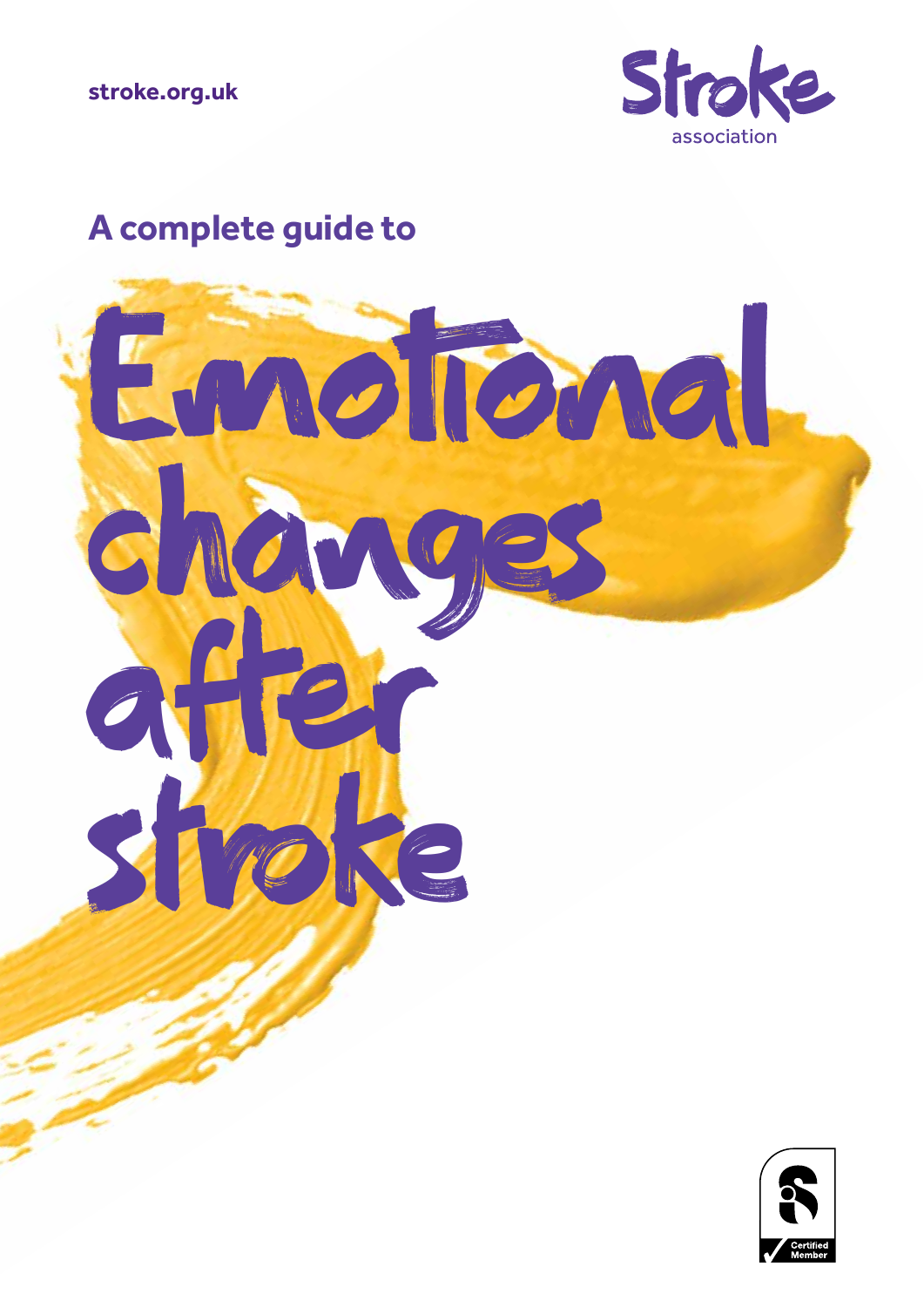**A stroke is sudden and shocking. This guide can help you understand the effect this could have on the way you feel.**

It explains how a stroke can affect your emotions, some of the problems that this can cause and what you can do about them.

It's aimed at people who have had a stroke but there is information for family and friends as well.

We have information on all aspects of stroke.

If you have a question that is not answered in this guide visit **[stroke.org.uk](http://www.stroke.org.uk)** or call our Stroke Helpline on **0303 3033 100**.

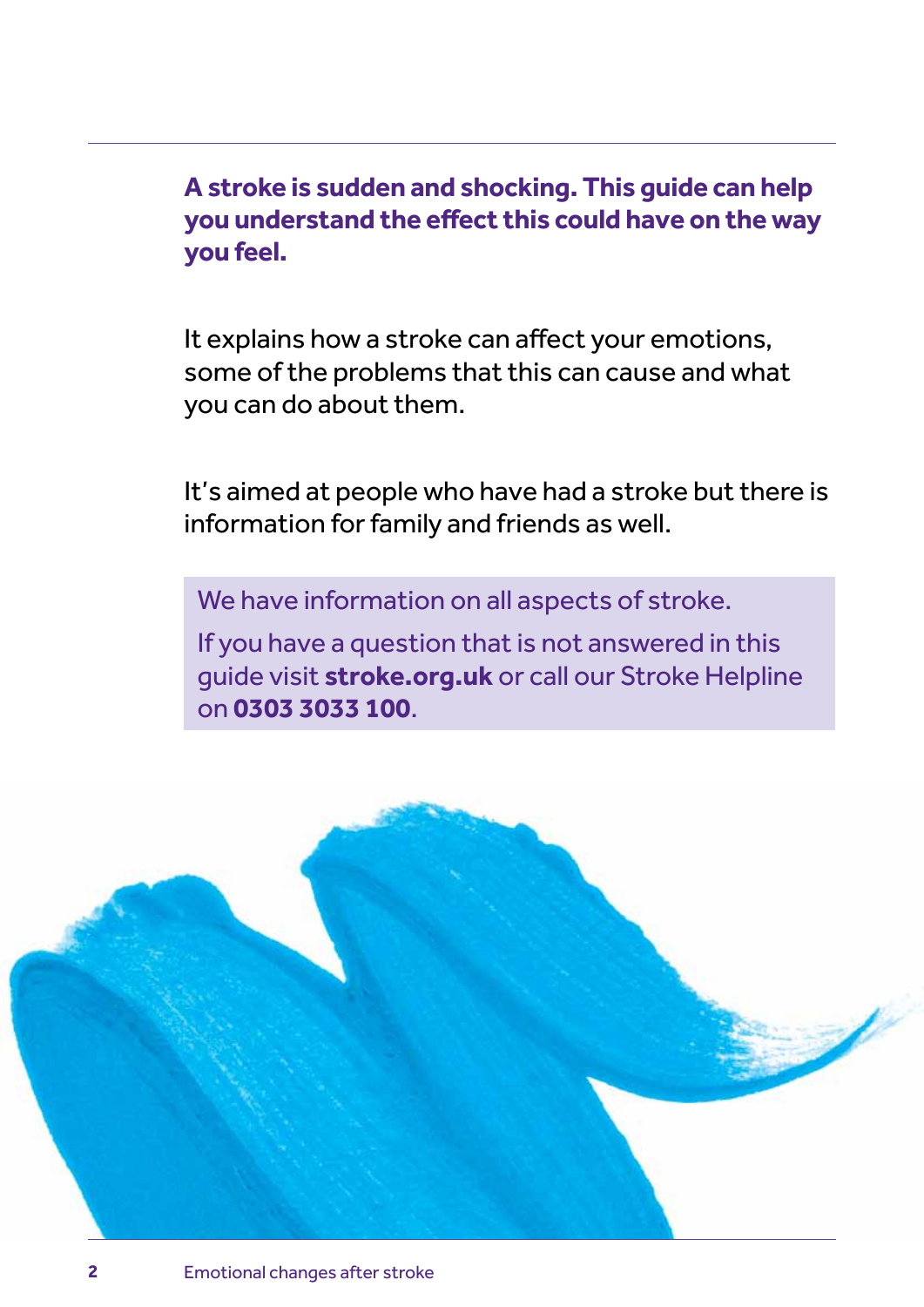# **What's in this guide?**

| <b>Why do I feel different?</b>                     | 4  |
|-----------------------------------------------------|----|
| What kinds of problems can this cause?              | 5  |
| Anxiety                                             | 5  |
| Frustration                                         | 6  |
| Anger                                               | 6  |
| Depression                                          | 6  |
| Difficulty controlling your emotions (emotionalism) | 7  |
| Mania and euphoria                                  | 7  |
| Will it get better?                                 | 8  |
| Are there treatments that can help?                 | 9  |
| <b>Talking therapy</b>                              | 9  |
| Medication                                          | 10 |
| What can I do about the way I feel?                 | 11 |
| What can I do about depression?                     | 14 |
| What can I do about anxiety?                        | 14 |
| What can I do about emotionalism?                   | 15 |
| What can I do about feeling frustrated or angry?    | 15 |
| Where can I get help and support?                   | 16 |
| How we can help                                     | 16 |
| Other organisations that can help                   | 16 |
| <b>Tips for family and friends</b>                  | 18 |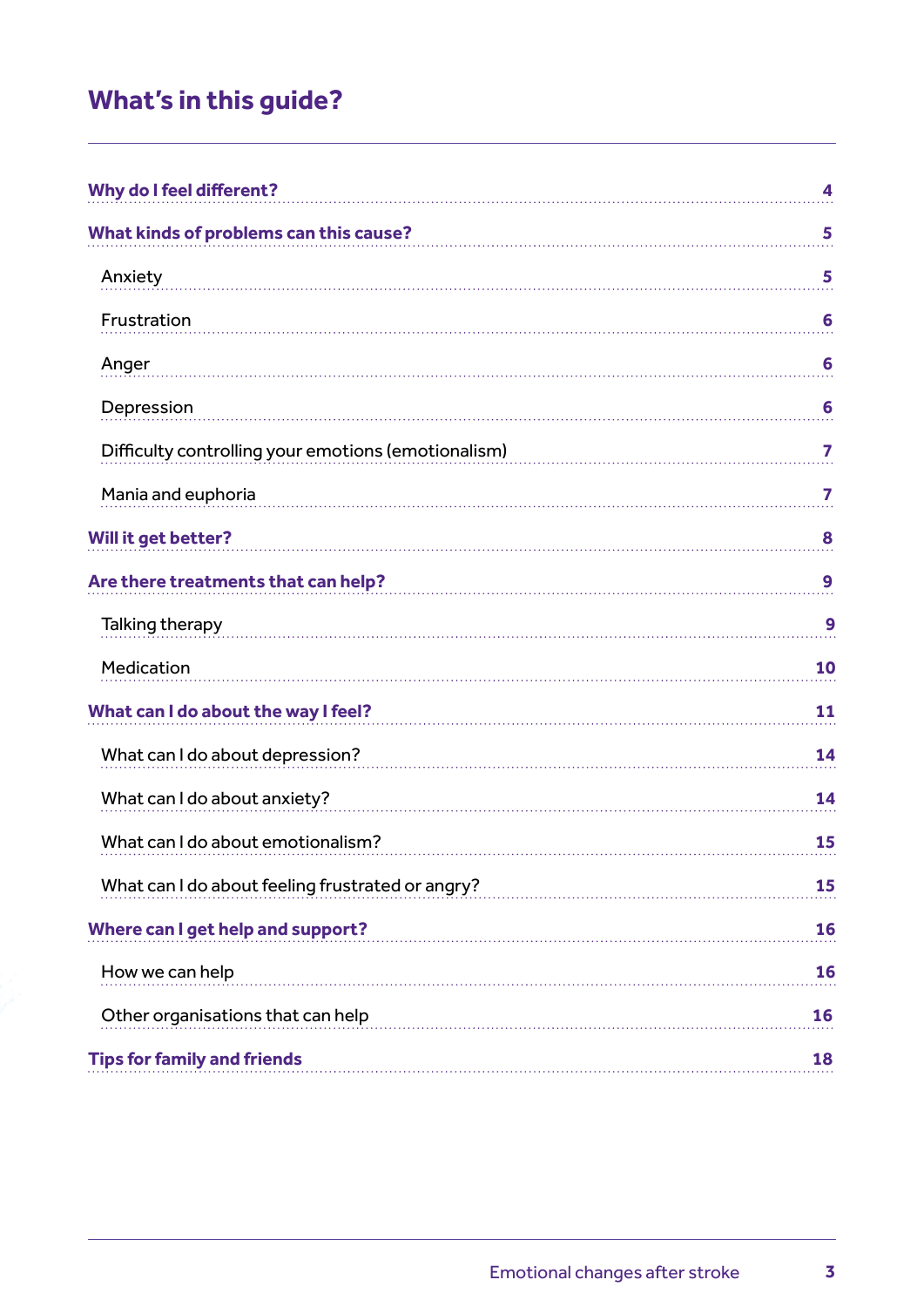# <span id="page-3-0"></span>**Why do I feel different?**

A stroke is **sudden and shocking** and affects every part of your life. It's a lot to deal with so it's going to have an effect on the way you feel.

Everyone's experience of stroke is different, but for many people it feels like they've lost the life they had before. Feelings of **shock, denial, anger, grief and guilt** are normal when you're faced with such a devastating change. Dealing with them can be hard and everyone does it differently.

Not only are you going through all these emotions yourself, but the people around you will be too. Often people don't want to admit how they're feeling and put on a brave face. So the people around you may not realise what you're going through.

They may assume that everything is fine, which can make it hard to tell them if it's not. Communication problems may mean that you can't explain how you're feeling, even if you want to.

All of this can be difficult to cope with. But if you don't acknowledge the way you're feeling and find things that can help you deal with it, these **emotions can become overwhelming** and lead to problems.

Sometimes the damage that a stroke does to your brain can make you feel differently as well. Different parts of your brain control different things. If the part of your brain that controls your emotions is damaged, then this can affect how you feel.



#### **The stages of loss**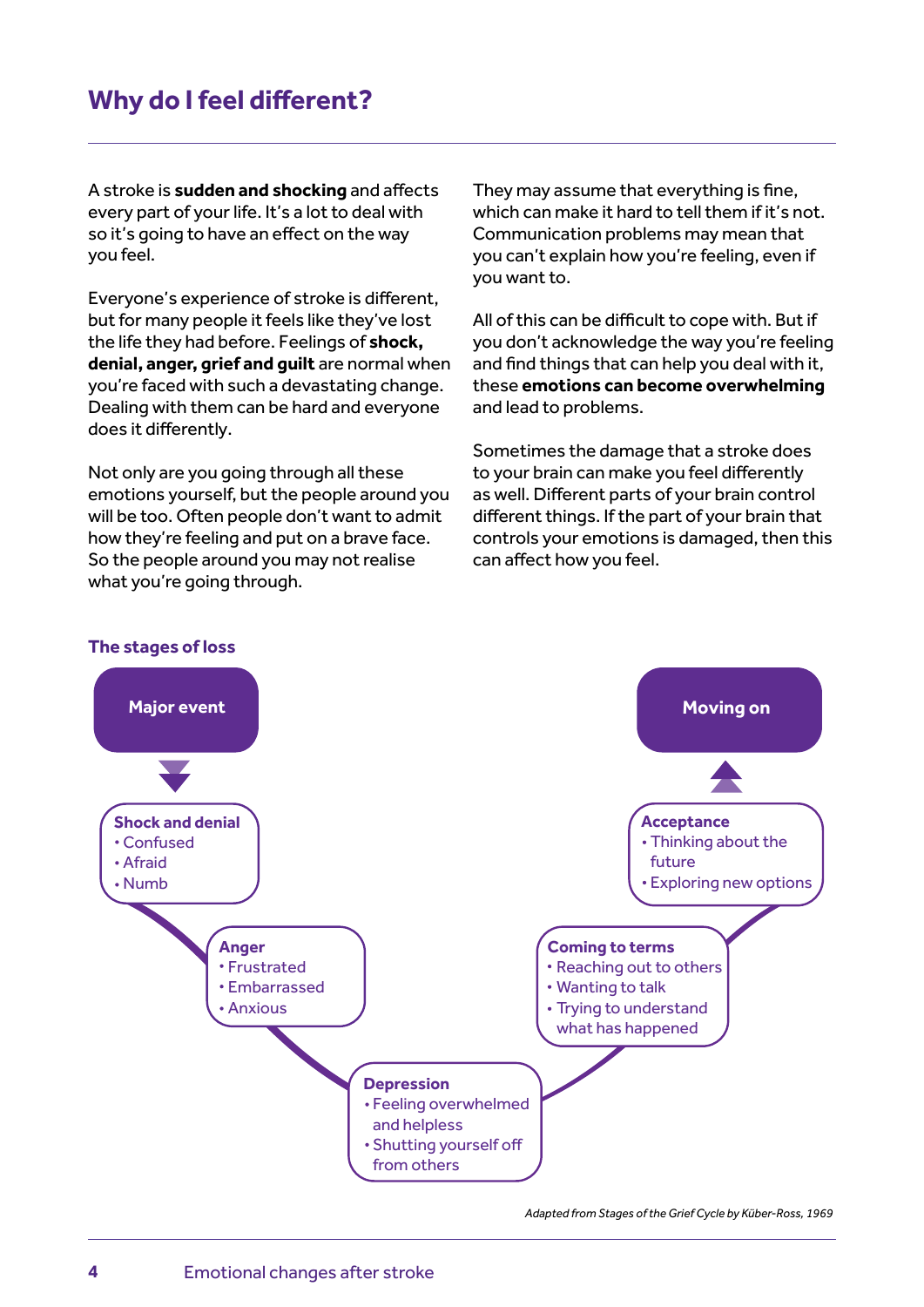# <span id="page-4-1"></span><span id="page-4-0"></span>**Anxiety**

It's normal to feel anxious after a stroke. Around one quarter of people who have a stroke will experience some form of anxiety within the first five years.

You may worry that you're going to have another stroke or be frightened about getting around on your own. You may also be worried about money or your family. These fears are all perfectly normal and you should feel less anxious about them over time.

If you're **becoming anxious about a wide range of things**, or if you can't tell what you're feeling anxious about, then you should speak to someone about it. It can affect your recovery if you're always anxious, so make sure you get some help.

"If I had a penny for the amount of times people say 'you don't look like you've had a stroke.' On the plus side it must mean I look well but the downside is people don't have a clue what I'm going through daily."

**John-Lee**

#### **Signs of anxiety**

We all experience slightly different things when we're anxious, but you're likely to notice some of the following:

- **•** feeling restless
- **•** a sense of dread
- **•** feeling on edge
- **•** difficulty concentrating
- **•** a racing heartbeat
- **•** trembling or shaking
- **•** feeling short of breath
- **•** a dry mouth
- **•** feeling sick or 'butterflies' in your stomach
- **•** an urgent need to go to the toilet.

It may not always be clear what you're anxious about, which can make these feelings worse. Severe anxiety can be overwhelming. It can make you feel powerless or out of control, as if you are about to die or go mad. You may also experience panic attacks.

If you continue to have problems with anxiety, these are some of the long-term symptoms you may notice:

- **•** tiredness
- **•** not going out and avoiding new situations
- **•** problems sleeping
- **•** tense or aching muscles
- **•** being irritable with other people.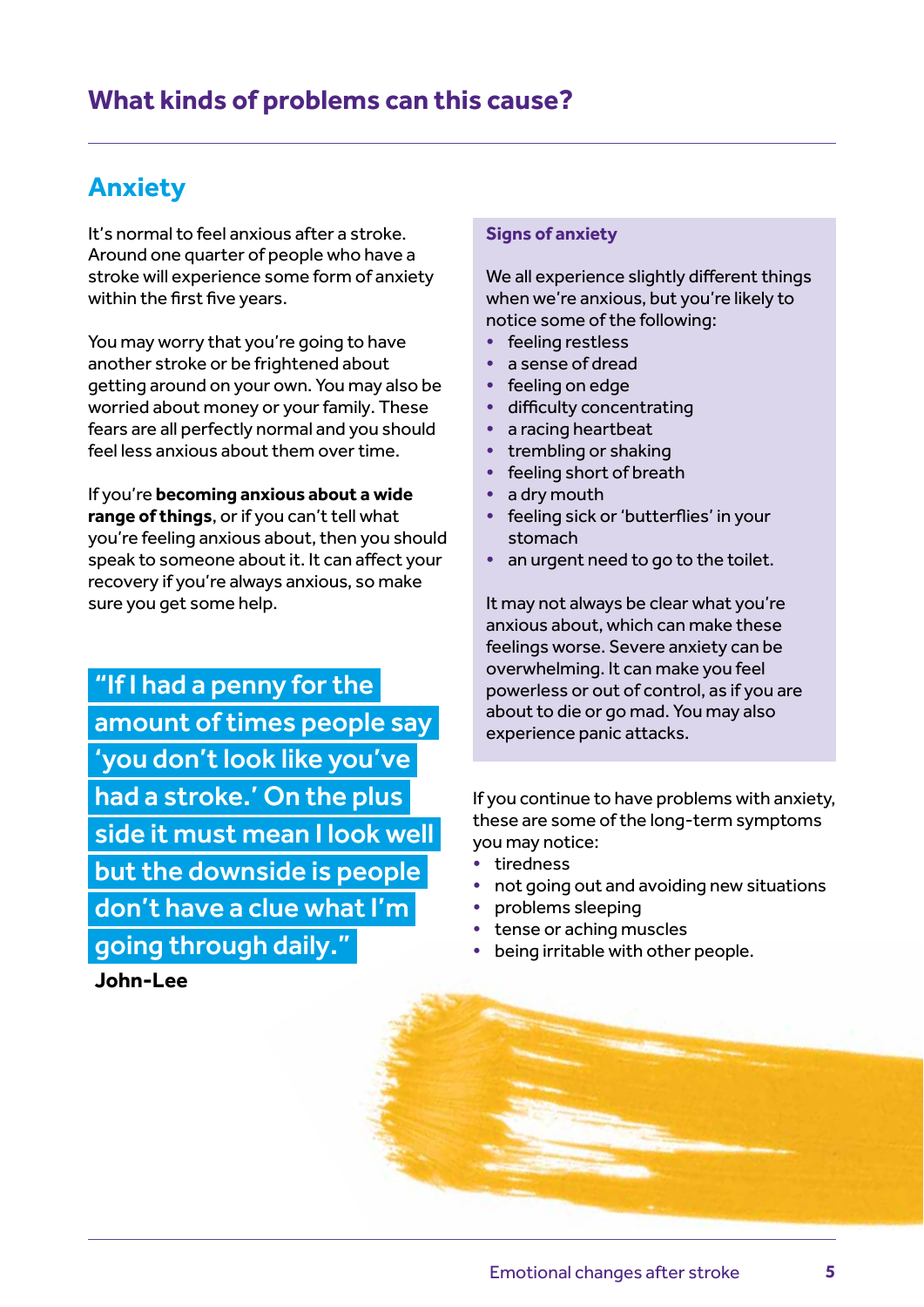# <span id="page-5-0"></span>**Frustration**

One of the emotions that nearly all stroke survivors have to deal with is frustration. So many things change after a stroke, and so quickly, that it can be hard to accept.

You may feel frustrated about:

- **•** not being able to do what you used to do
- **•** having to rely on other people
- **•** everything taking longer than it used to
- **•** not being able to work or do other things
- **•** not being able to go out
- **•** not being able to express how you're feeling
- **•** saying the wrong word
- **•** making mistakes
- **•** forgetting things
- **•** feeling tired and having no energy.

Feeling frustrated is normal and you're going to feel this way from time to time. But if you don't deal with these frustrations properly, they can **build up and make you irritable**. This means you're likely to get annoyed very easily. You may lose your temper and your mood can change quickly, which can be difficult to live with.

# <span id="page-5-1"></span>**Anger**

You may get angry more often after you've had a stroke. You may **not be able to control your temper** and feel you become angry for no reason. Or you may get angry about things that never would have made you feel that way before.

Although some anger is normal, it can affect your health and recovery if you're angry all the time. It can also make life difficult for the people around you.

### <span id="page-5-2"></span>**Depression**

It's normal to feel down or hopeless after a stroke. But depression is when **feelings of hopelessness and sadness don't go away**. They last for weeks or even months and if they do go away they may come back.

Depression is very common after a stroke. We know that at least one third of stroke survivors will have some form of depression within the first year. But you may not have it straight away. It can appear at any point, perhaps months or even years down the line. It can also return over and over again. So it's important to know what to look out for and how to get help and support if you need it.

#### **Signs of depression**

Depression affects people in different ways, but these are some of the more common signs:

- **•** feeling sad or down in the dumps
- **•** feeling worthless, helpless or guilty
- **•** feeling hopeless or desperate
- **•** feeling anxious or worrying a lot
- **•** losing confidence
- **•** losing interest in things you used to enjoy
- **•** lacking energy or motivation
- **•** not going out or avoiding other people
- **•** finding it difficult to concentrate or make decisions
- **•** having problems sleeping or sleeping too much
- **•** losing your appetite or eating too much
- **•** losing interest in sex.

#### **Severe depression is very serious**

It can make you feel that you want to give up on life and you may think about harming or killing yourself. If you've had feelings like this, you need to **speak to your doctor straight away** and get some support.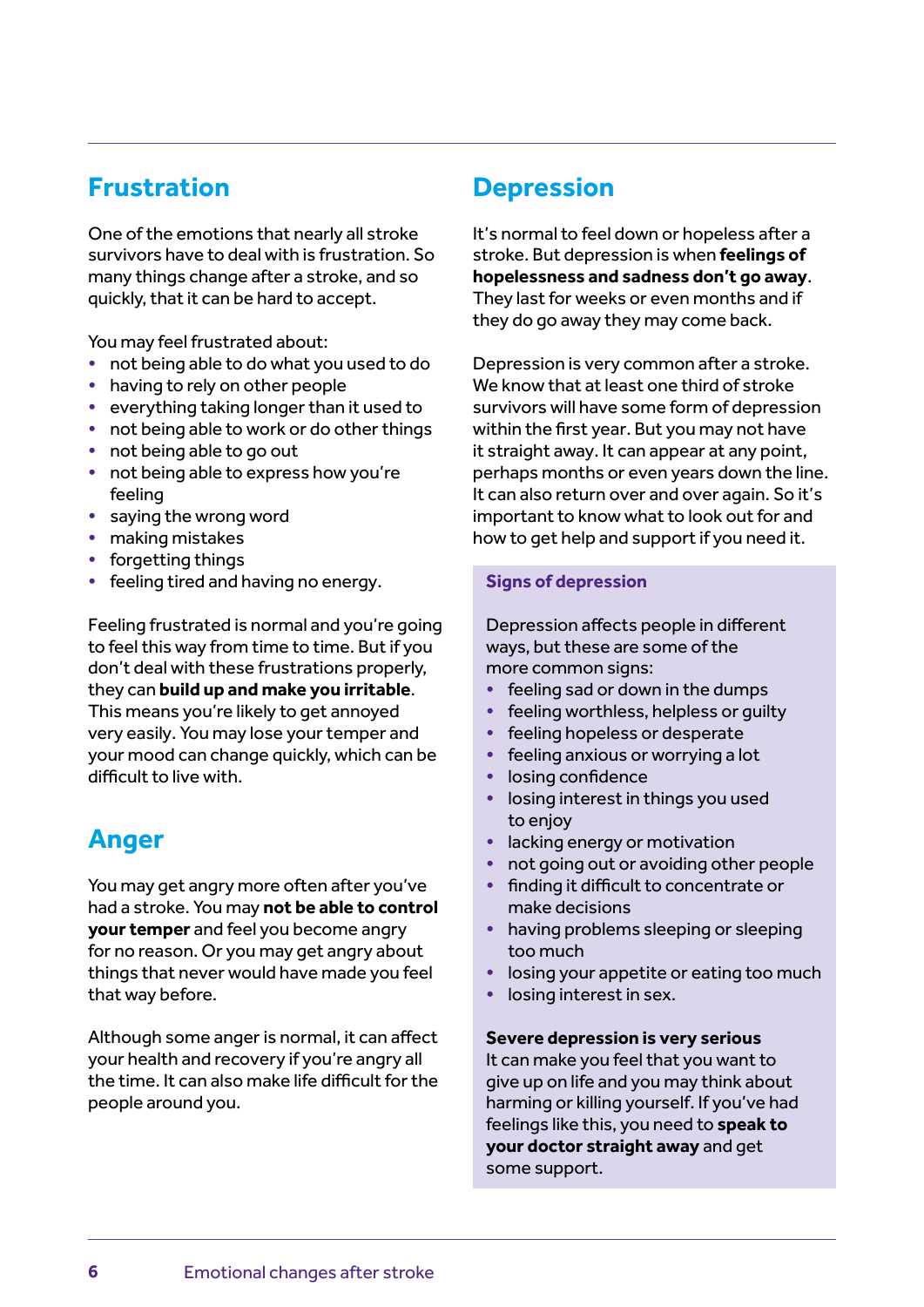# <span id="page-6-0"></span>**Difficulty controlling your emotions (emotionalism)**

A stroke can affect your ability to control your mood and emotions. This is called **emotionalism** or **emotional lability**. It can mean that your mood changes very quickly and you are more emotional than you used to be.

You may find that you cry or laugh more and this can become extreme, such as laughing at something inappropriate. Or it can happen for no reason at all. Some people start to swear, when they hadn't used to before their stroke.

Emotionalism is most common in the early stages of stroke, when about one fifth of people have problems with it. It can be upsetting, especially if you weren't an emotional person before your stroke. Some people say they feel embarrassed, so they stop going out or try to avoid social situations.

If you're more emotional it can be a sign of depression, but it can happen on its own too.

#### **Signs of emotionalism**

We're all different and, by nature, some people are more emotional than others. So signs of emotionalism depend entirely on what's normal for you. But these are some common signs:

- **•** finding yourself crying or laughing for no reason
- **•** expressing your emotions more intensely that you actually feel them
- **•** feeling like you have no control over your emotions and that even the smallest thing can set you off
- **•** having emotions that seem out of place or come and go very quickly.

### <span id="page-6-1"></span>**Mania and euphoria**

**Mania** is when your mood is extreme. It can be extremely high or extremely low and may swing between the two. Your energy and enthusiasm will change with your mood, so if it's high you'll seem hyperactive, you may talk very quickly, have lots of ideas and you may have difficulty sleeping. Mania isn't a common effect of stroke, but it does affect some people.

Some people also experience **euphoria**, which is when your mood is constantly high and you seem extremely positive. But, like mania, this only affects a very small number of people.

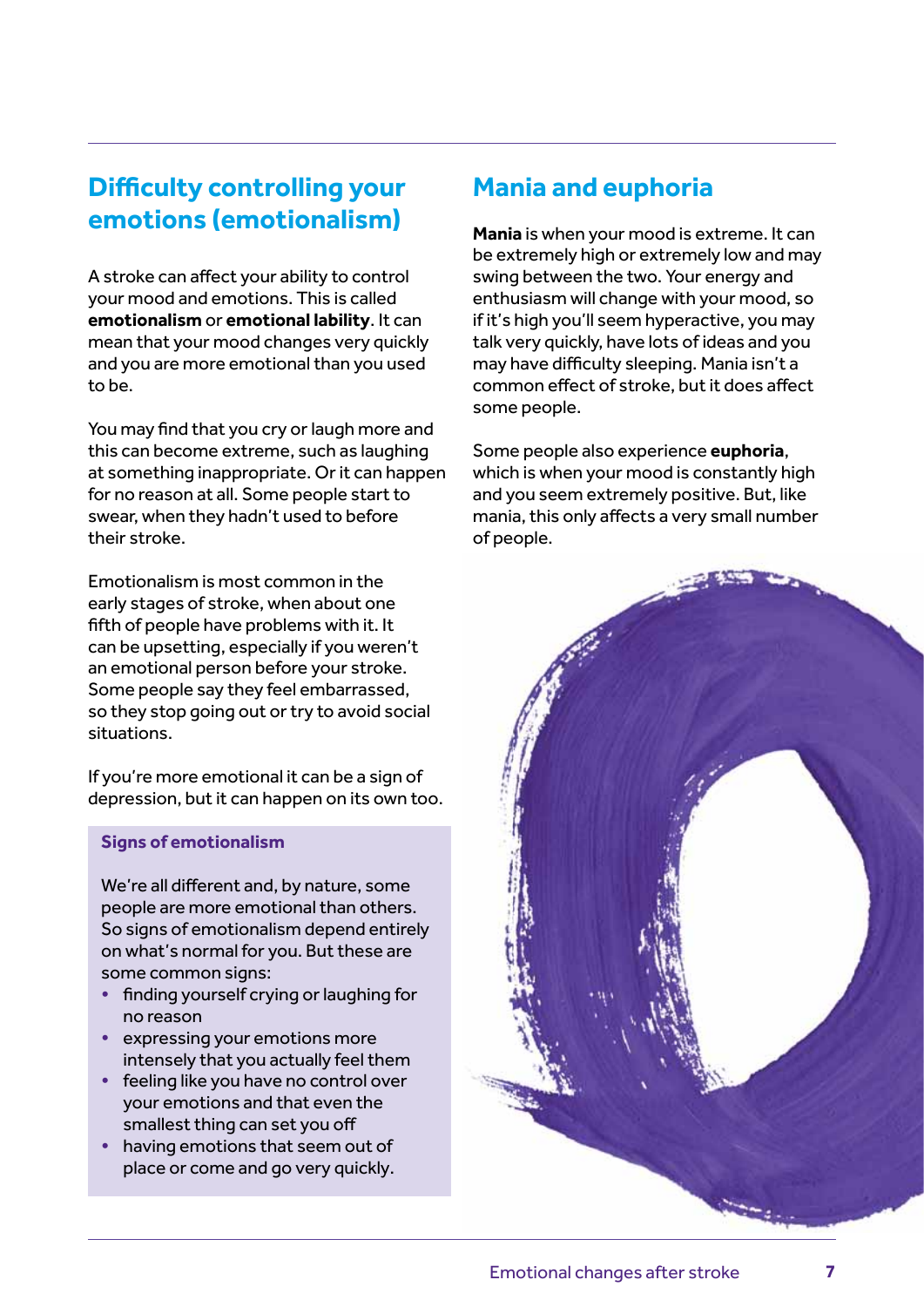# <span id="page-7-0"></span>**Will it get better?**

When emotions are overwhelming it can be easy to think that they'll never get better, but they do.

Feeling low, anxious or angry, or not being able to control your emotions are all very common after a stroke, especially in the first few months. Even if these feelings never completely go away, you'll probably find them easier to live with over time.

And remember, **you're not on your own**. There are lots of people who are there to help you cope with the way you're feeling. You don't have to do it alone.

"After a stroke your brain is your worst enemy – it will tell you that you're a burden and there's no hope. You have to fight it."

**Tina**

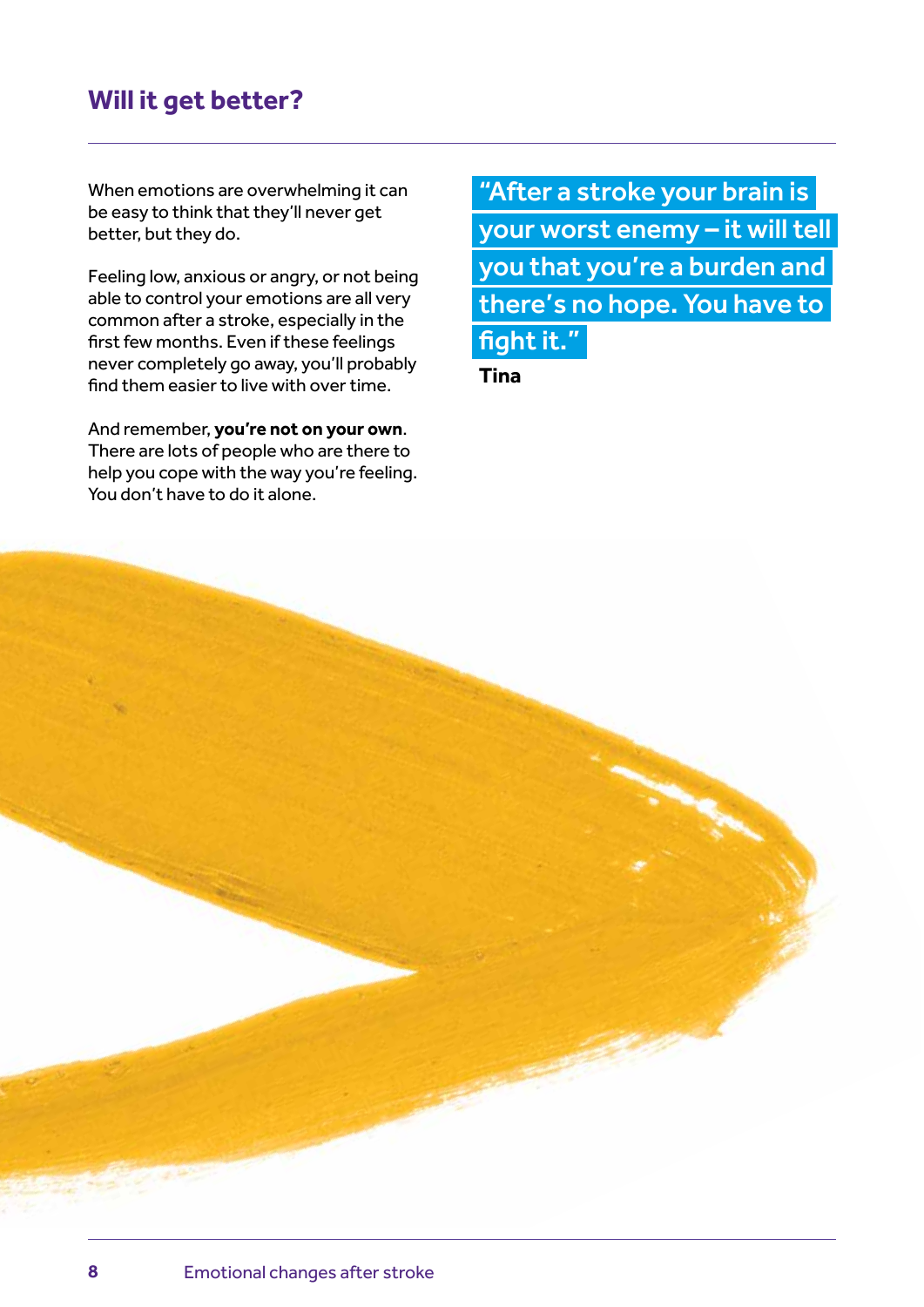<span id="page-8-0"></span>Lots of **treatments and therapies can help with your emotions** after a stroke. Depending on the problems you're having, your doctor may be able to refer you to someone who specialises in mental health, such as a psychologist or a counsellor.

Many people find that talking about the way they're feeling helps them to be able to understand and deal with it. So your doctor may recommend talking therapy to you. Medication can often help as well.

# <span id="page-8-1"></span>**Talking therapy**

Talking therapy gives you time and space to talk about your problems and **explore difficult feelings with a trained therapist** – this could be a counsellor, psychotherapist, psychologist or a psychiatrist. This can help you deal with specific problems or develop ways of coping with your thoughts and feelings. Therapists can work with you oneto-one or jointly with your partner or other family members. Group therapy sessions are another option.

There are different types of talking therapy. One that many people find helpful is **cognitive behavioural therapy (CBT)**. This can help with many of the emotions people experience after a stroke and is recommended as a treatment for depression and anxiety.

CBT focuses on your thinking and behaviour and how they are connected. Negative thoughts can stop you from doing things, which in turn, can make you feel worse. CBT can help you break this cycle and improve the way you feel. CBT usually needs a number of sessions, over the course of several weeks.

#### **CBT at home**

It's possible to teach yourself CBT and your doctor may suggest that you try this. There are lots of printed and audio books on the subject, which can guide you through exercises and techniques. There are also interactive computer and online programmes that you can try. Your GP or therapist may be able to recommend some suitable ones to you.

Although most of these resources won't have been developed specifically for people who have had a stroke, they're still likely to have lots of information that can help you.

Unfortunately, **talking therapy and counselling services through the NHS** vary a lot from area to area. Depending what services are available and how much demand there is for them, the waiting list could be long. On the other hand, your stroke team may have its own psychologist or access to special services that you can be referred to quite quickly.

Speak to your doctor about what your options are. In some areas you can refer yourself to talking therapy services. We've listed some websites on [page 17 t](#page-16-0)hat you can use to look up what's in your area or contact ou[r Stroke Helpline](#page-15-3) to find out.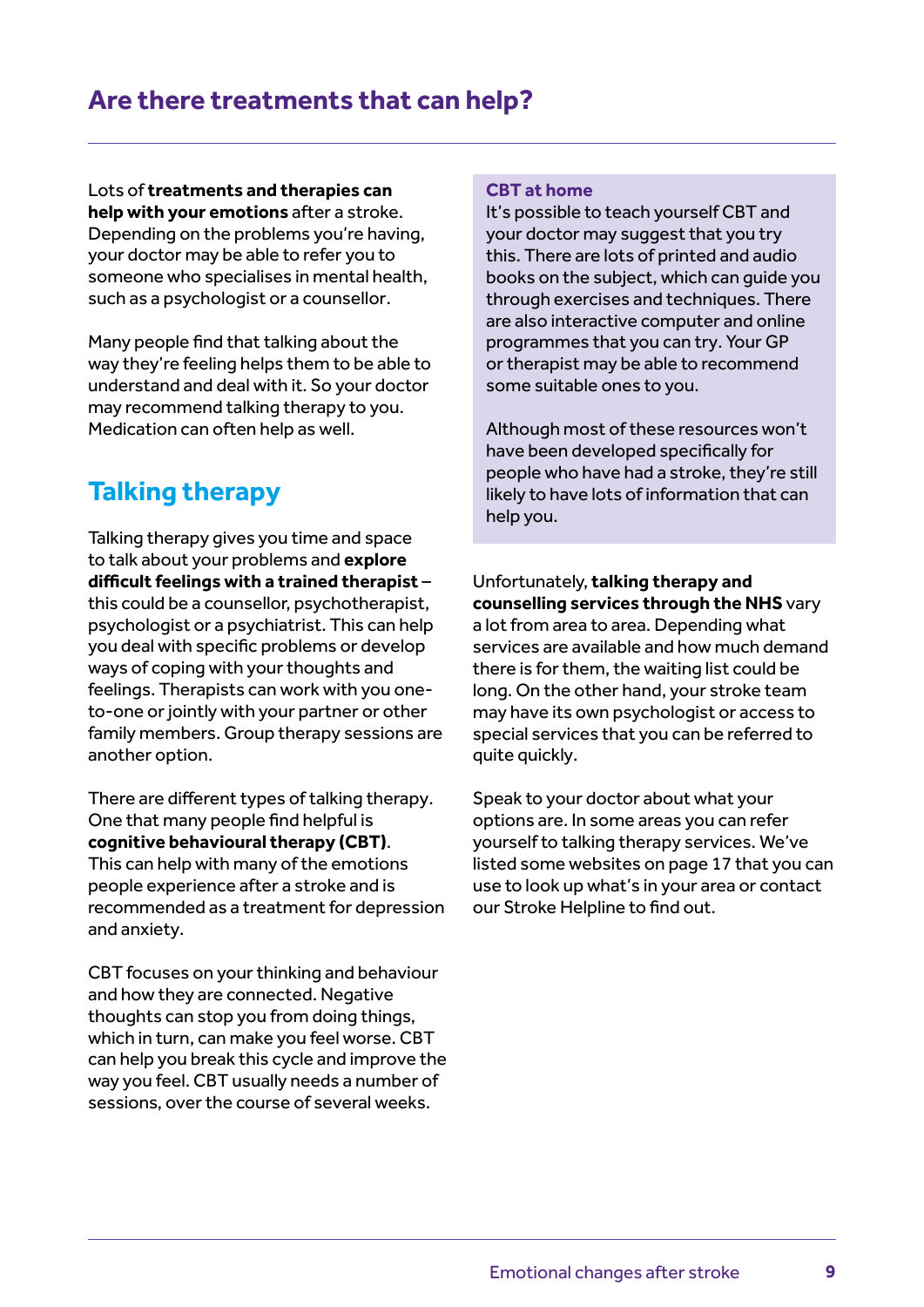Because you can wait a long time for therapy through the NHS, some people choose **private therapy**. This means finding your own therapist and paying for treatment yourself. Prices can range between £10 and £70 for one session, so this isn't an option for everyone. If you do decide to pay for private therapy, we suggest finding a therapist who has experience of working with people who have had a stroke. Contact us if you'd like to know more about private treatment.

Communication problems can make it very hard to express how you're feeling. But that shouldn't stop you from getting the emotional support you need. So if you're struggling with your emotions and would like to talk to someone about them, tell your speech and language therapist and ask what support is available for you.

### <span id="page-9-0"></span>**Medication**

Some drugs can help you with your emotions. **Antidepressants** are the most well known. These drugs affect the chemicals in your brain and lift your mood. This can help to treat depression and sometimes anxiety. Medication can often help if you're having difficulty controlling your emotions as well.

Antidepressants don't cure emotional problems, but they can help with the symptoms and make life feel easier. They don't work for everyone and are usually best for people with more severe problems. They can also have side effects.

There are lots of different types of antidepressants and it can take a bit of time to find the right one at the right dose. They can also take a little while to work. So if it's something you decide to try, you'll need to persevere and work with your doctor to find what's best for you.

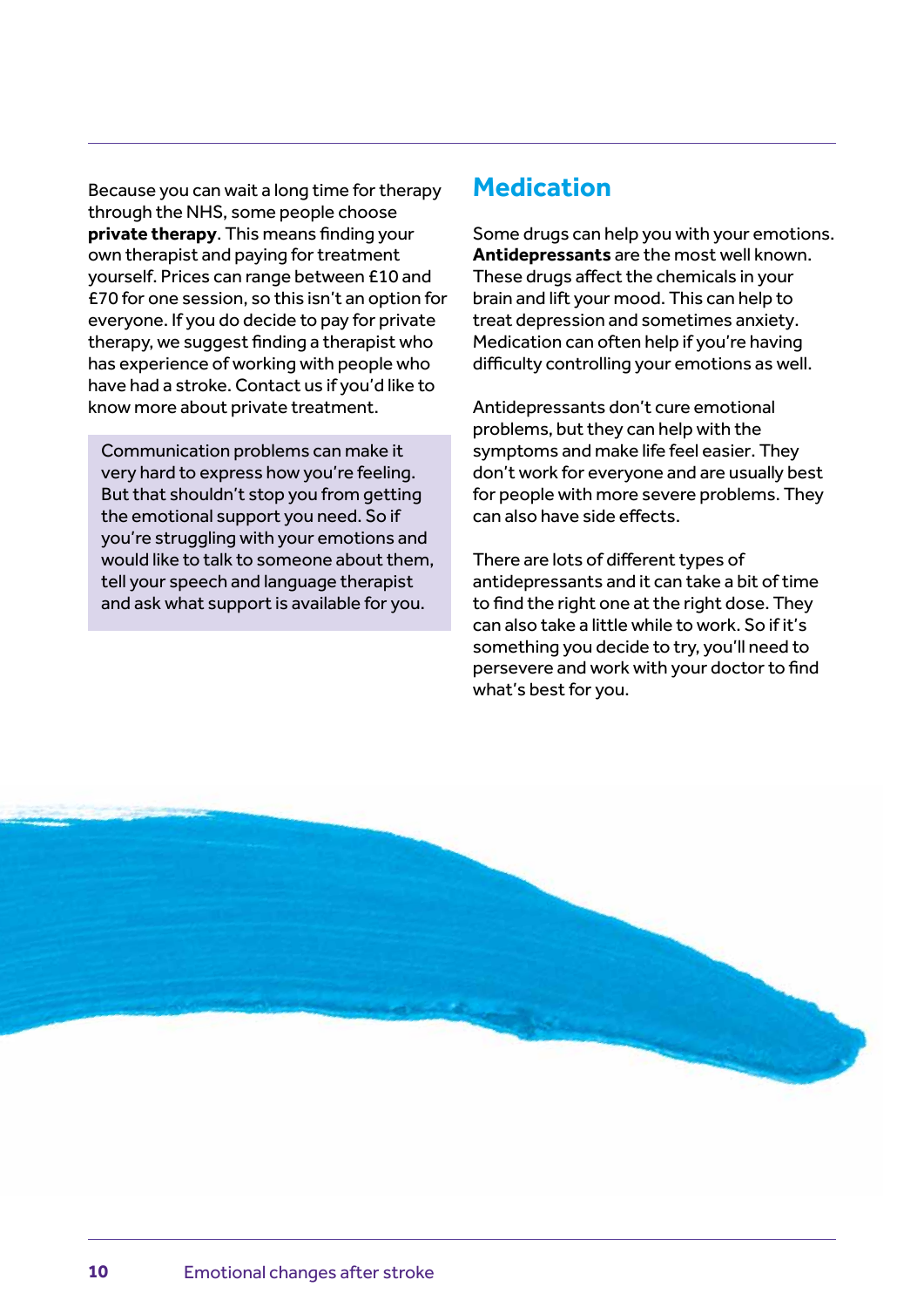<span id="page-10-0"></span>1

2

#### **Get some help**

There's a lot to cope with when you've had a stroke, so don't be afraid to ask for some help. If you're worried about the way you're feeling, or you think you may be experiencing some of the problems we've described, then you need to **speak to your doctor about it**. They will be able to tell you about the support that's available.

Emotional problems are often missed by doctors and sometimes it can be difficult to get them taken seriously. However, you need to trust that you know yourself better than they do, so don't be afraid to keep pushing to get the support you need. If you don't think you're getting the right support from your doctor or stroke team, then contact our Stroke Helpline.

#### **Talk to someone about it**

Talking about the way you're feeling with someone who understands can really help. You may want to do this with a **counsellor or therapist**  or it could be a **family member or friend** – whoever you feel most comfortable confiding in.

Many people also find **support groups** helpful, because you can talk about your problems with people who are going through the same thing. Stroke clubs and groups are a good way to meet other stroke survivors and get advice and support, but there are all sorts of groups out there.

"I wasn't able to cope with it all on my own. Talking to my doctor and getting some counselling was the best thing I ever did." **Craig**

**Stay informed**

3

A stroke can make you feel low or anxious. But talking to the right people and finding answers to your questions will help you feel more in control. For many people, the fear of having another stroke can cause a lot of worry. So talk to your doctor about what they think caused your stroke and **what you can do to reduce your risk of it happening again**. Don't be afraid to ask, even if it's weeks or months later. It's important that you understand what's happened to you and why.

If you're worried about not being able to go back to work, talk to your occupational therapist about it. Finding out what financial support you can get will also help to ease your fears. Speak to your social worker if you have one or call our Stroke Helpline.

Communication problems can make it difficult to ask questions, but your speech and language therapist can help you talk to other members of your stroke team, if that will help you get the information you need.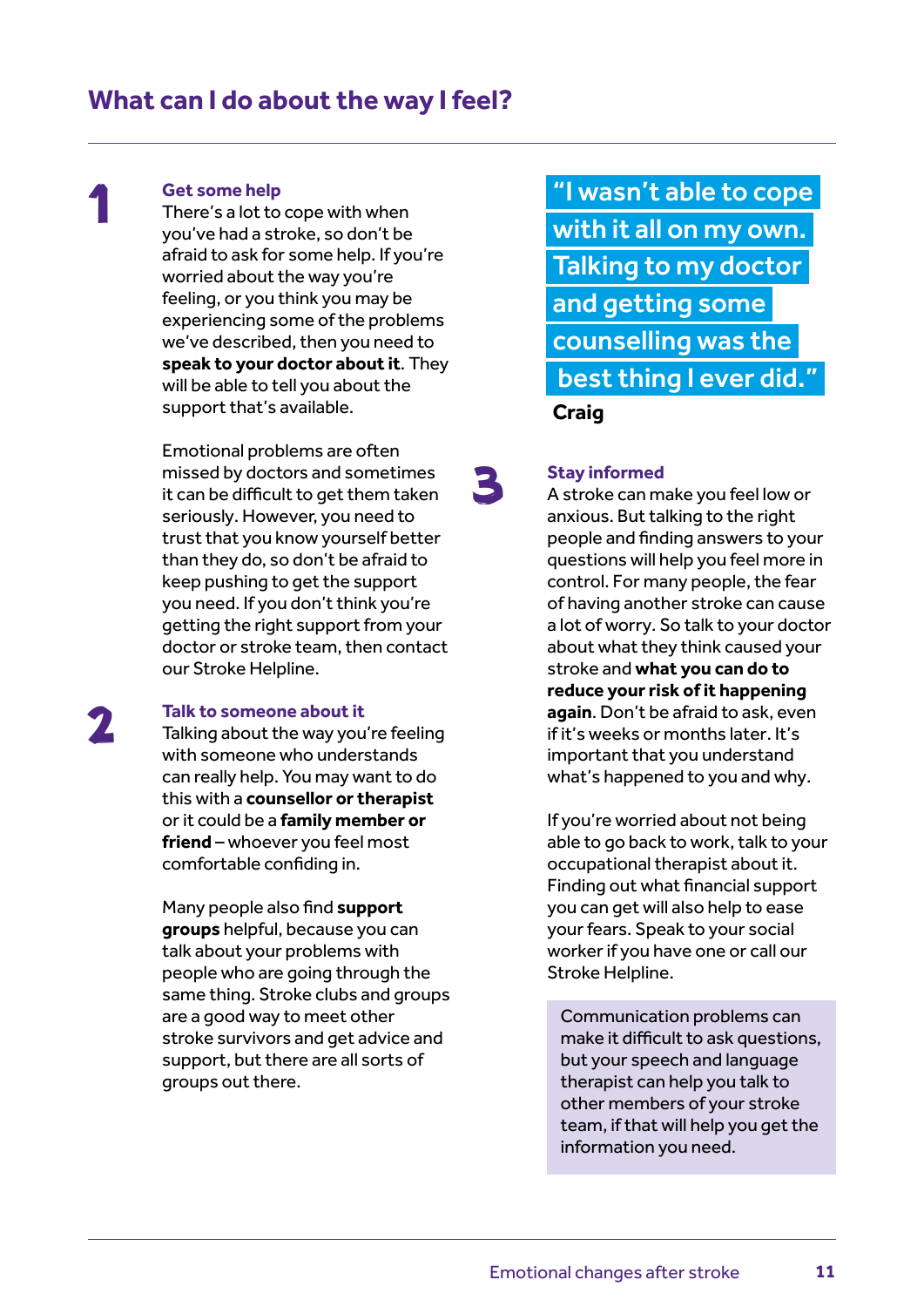

**Take it easy on yourself** Many people find that they have to learn what's 'normal' for them again after they've had a stroke. This means listening to both your body and your brain and not expecting yourself to do too much, at least not to begin with.

There's **no need to be embarrassed** about the way you're feeling – there's a lot to cope with. Be honest about the problems you're having. Often people just want to know how they can help, so they'll appreciate it if you tell them.

"Accept that you're going to have bad days and don't push yourself too hard when you do. Take each day as it comes."

#### **Michelle**

#### **Keep going**

Many people feel that they lose their sense of purpose after a stroke. This can really affect your confidence and make you feel down. That's why it's important to stay connected to the people and things in your life as much as possible. This can be hard, as you may not be able to do everything that you did before. But **there will be things that you can do**, so focus on these.

Set yourself **small goals to work towards, one step at a time**. Keep track of the progress you make, as it can be easy to forget, especially if things don't happen as quickly as you'd like.

It can be particularly hard if you worked or were involved in lots of things before your stroke. But you need to remember that there are still opportunities out there, you may just need to find other ways to use your skills and talents. Many people find that volunteering, taking part in research, or finding new interests help them to feel useful again after their stroke.

#### **Be as active as you can**

6

When you're active your body releases chemicals into your brain that make you feel happier. Because of this, exercise has been proven to help with a number of emotional problems.

It doesn't have to be running or swimming, even a short walk or a bit of gardening can have a good effect. If you can't get up and about, **practising your physiotherapy exercises** will get you active or try some chair-based exercises.

Yoga and tai-chi involve elements of mindfulness and relaxation, as they encourage you to focus on your body and breathing. So why not give them a go? Even if you have physical problems, many of the movements can be adapted. Speak to a local instructor or contact your local stroke group and ask about suitable classes.

5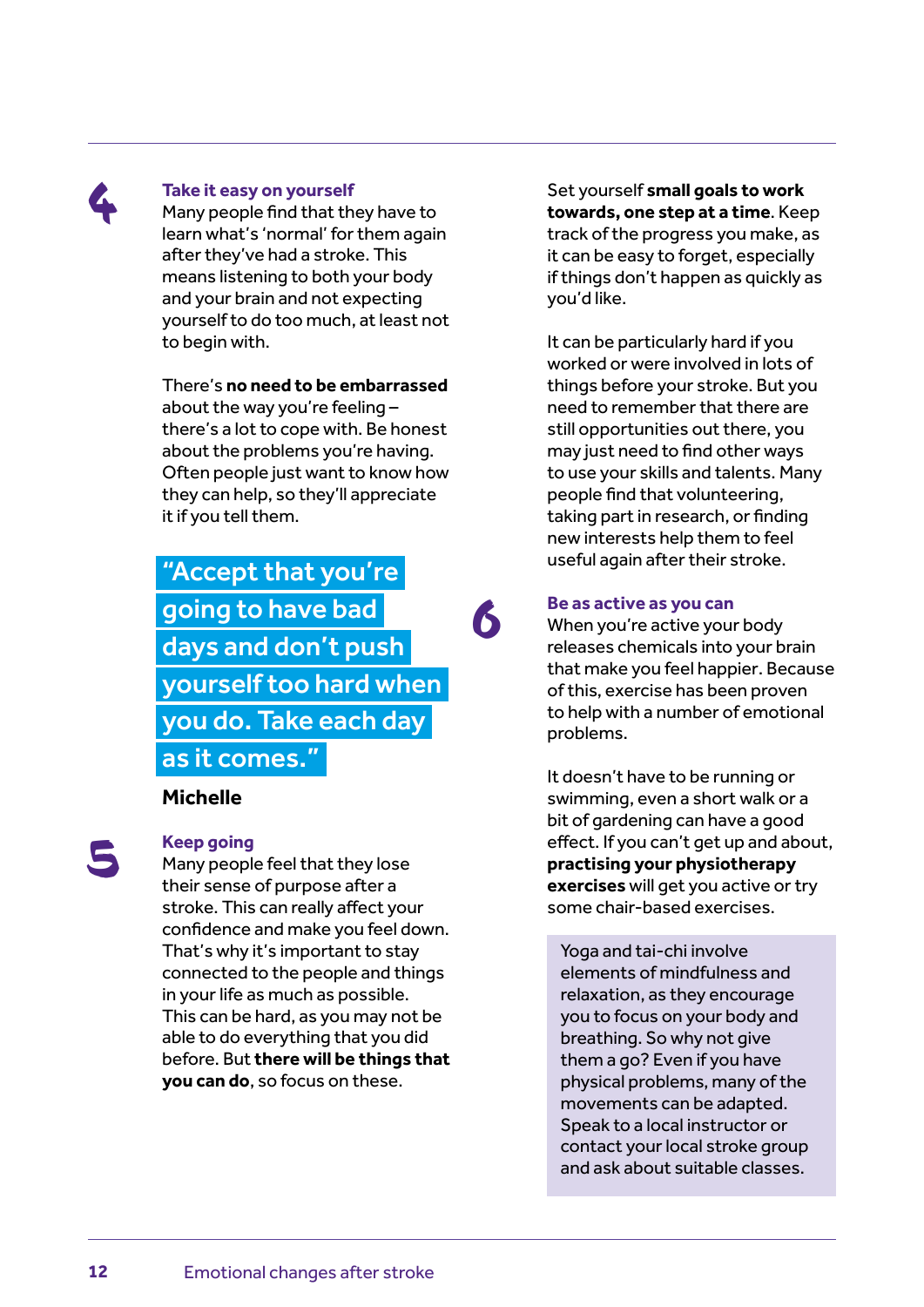# 7

#### **Try relaxation**

Relaxation can help you cope when your emotions start to feel overwhelming. Research has shown that relaxation can be particularly helpful in treating anxiety after stroke. There are techniques you can learn to help you relax. These usually focus on breathing or releasing tension from your muscles.

Many people find that **mindfulness** or other forms of **meditation** help them too. These are techniques that encourage you to pay more attention to the present moment – to your own thoughts and feelings as well as your body and the world around you. This can be especially helpful when you're feeling overwhelmed.

There are plenty of books, CDs, DVDs and websites that can teach you about relaxation and meditation. Although most of them won't have been designed for people who have had a stroke, there's still likely to be a lot that you can get from them and many stroke survivors do find them helpful.

There are also many courses on relaxation or mindfulness. Try contacting your local college or library to see if they can tell you about any in your area. Courses are provided by the NHS in some areas. So ask your doctor if there's anything available where you live.

# "Rest your mind as well

as your body."

**Patricia**

**Get it out**

8

Writing things down can help you deal with negative thoughts and feelings. Many people find that **keeping a journal** helps them – it doesn't have to be written, you could keep a video journal instead.

Things like **art, music, photography or poetry** can give you a way of expressing your feelings as well.

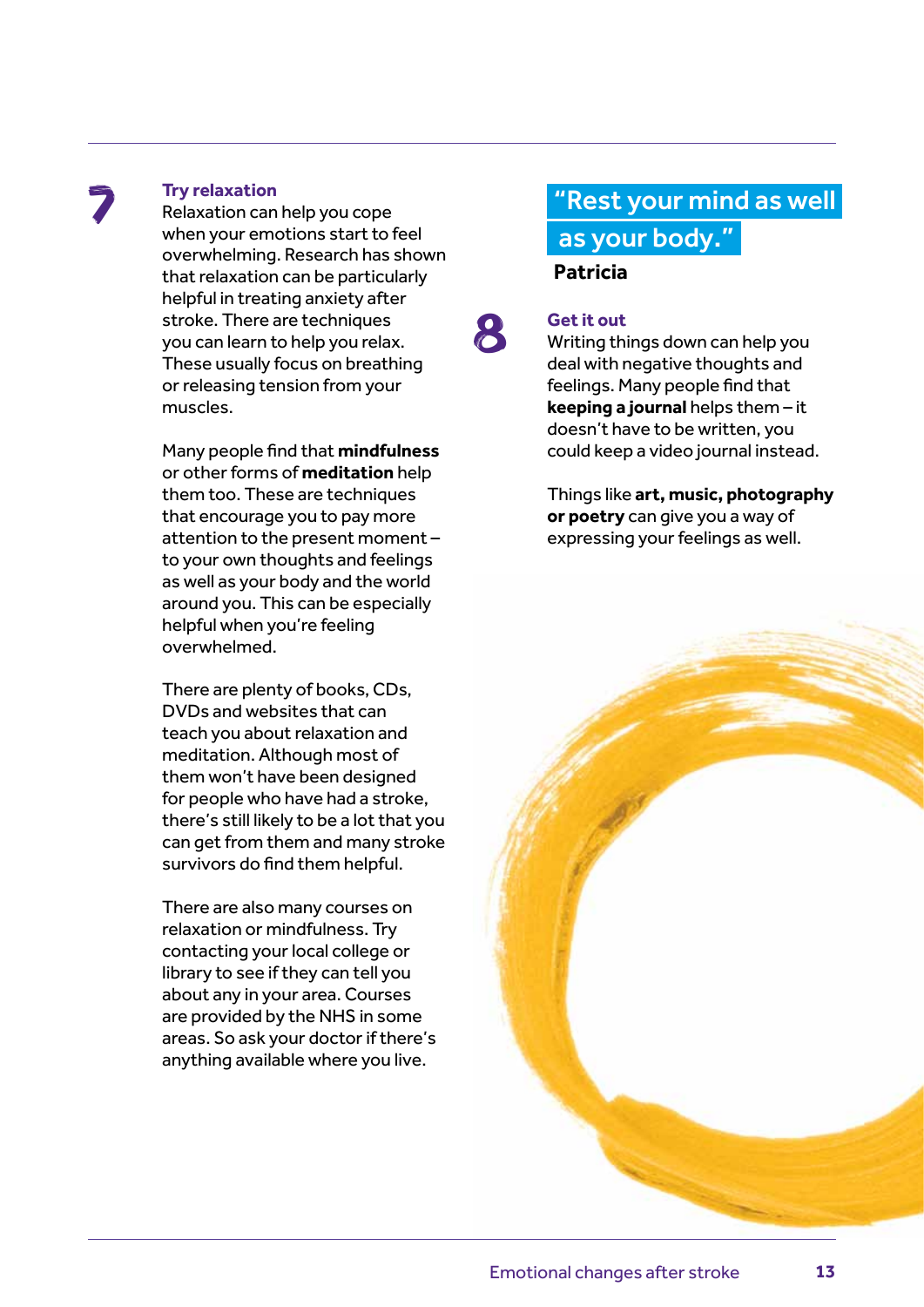## <span id="page-13-0"></span>**What can I do about depression?**

#### **• Keep busy**

Although you may not feel like doing anything, being active can help you feel more positive. So however difficult it seems, at least try to give your rehabilitation exercises a go. You may find them easier than you think.

#### **• Be kind to yourself**

Write down the compliments that people give you and the achievements you make, so that you can go back and remind yourself of them when you're feeling down. And think about your appearance – looking good makes us all feel a little better. So treat yourself to a haircut or a manicure. If you can't get to a salon yourself, find someone who can come out to your house.

**• Eat well and avoid caffeine and alcohol** If you're not eating much or you're comforting yourself by eating junk food all the time, then it's going to make you feel tired and run down. So try to eat regular meals with lots of fruit and vegetables and fish. Cut out alcohol and caffeine, as they can alter your mood and affect your sleep.

### <span id="page-13-1"></span>**What can I do about anxiety?**

#### **• Try relaxation**

Relaxation has been proven to reduce anxiety. Breathing techniques can be especially helpful when you find yourself becoming anxious. Some people find that mindfulness helps with anxiety too.

#### **• Keep busy**

Exercise encourages your brain to release chemicals that lift your mood, which helps to relieve stress and tension. Focusing on an activity can also help to take your mind off things and give you a distraction from negative thoughts or feelings.

#### **• Talk it through**

A support group means you can talk about your problems with people who understand because they are going through the same thing. There are groups for people who have had a stroke as well as groups for people coping with anxiety. Or speak to a friend or family member if you prefer. They can help you talk through the things that are making you anxious and put them into perspective.

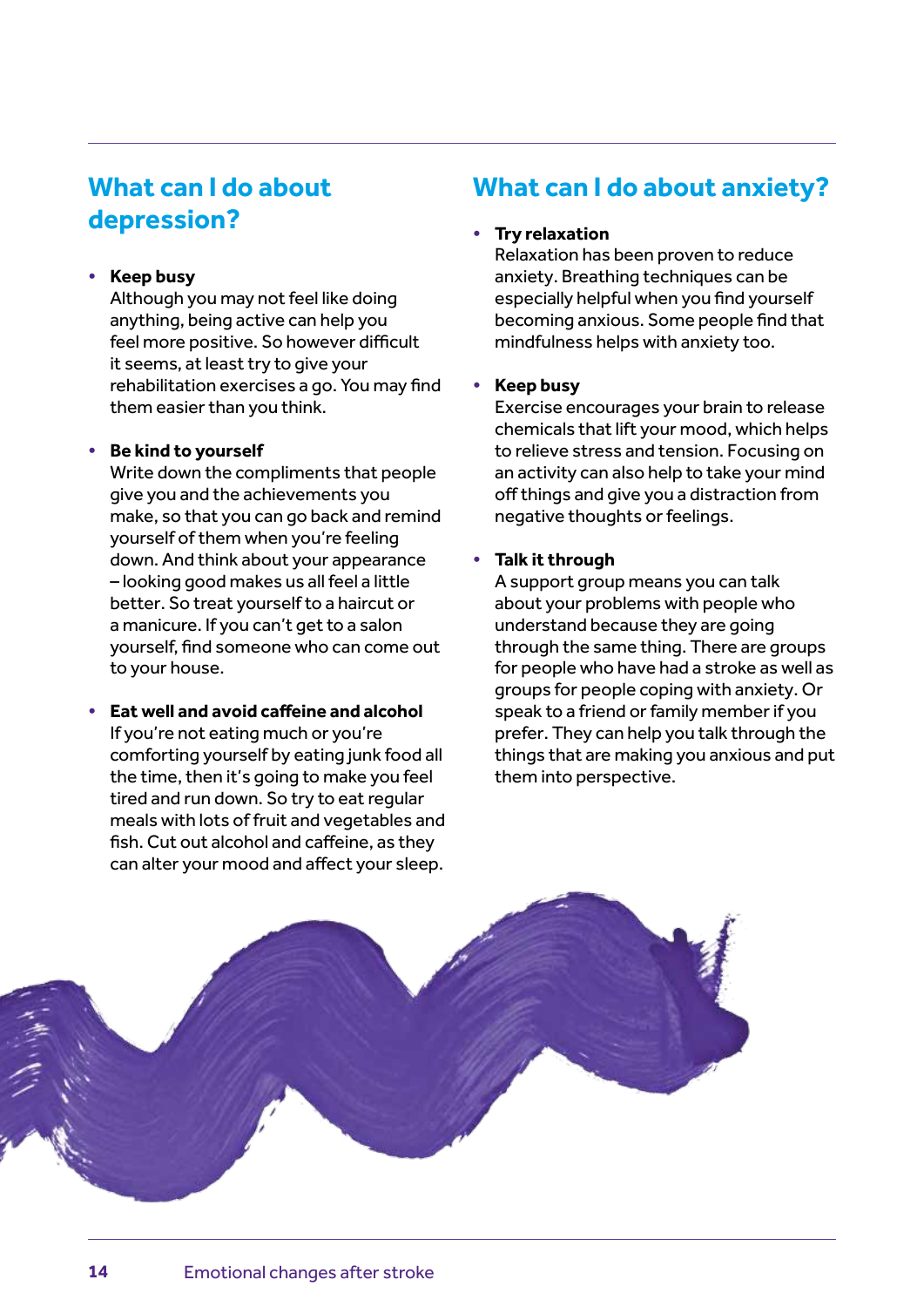## <span id="page-14-0"></span>**What can I do about emotionalism?**

#### **• Give it time**

Emotionalism does get better over time. Many people find that it improves or disappears altogether within the first six months. Even if your problems last longer than this, there are treatments and techniques that can help, so make sure you speak to your doctor about it.

#### **• Be open about it**

If you tell new people about your emotionalism when you first meet them, then you'll be less embarrassed if you do become emotional in front of them. People feel awkward if they don't know what to do, so they'll appreciate it if you tell them how to help you. You may prefer people to ignore it and just carry on as normal, or you may find a hug comforting when you get emotional. Lots of people have problems with emotionalism after a stroke, so talking to other stroke survivors can help as well.

#### **• Tell people when it's real**

You may have to tell people when you're genuinely upset, so that they don't mistake it for emotionalism. You're still entitled to comfort and support, so don't be afraid to ask for it.

# "Talk to people close to you about what's happening. Explain to them that this is a change in your emotions and that it is very difficult for you to control."

#### **Patricia**

#### **• Distract yourself**

Some people say this helps them when they feel themselves starting to get emotional. So get up and go to another room or ask if you can change the topic of conversation or the TV channel. If you're out with other people, ask someone else to distract you or recite something over in your head – whatever works best for you.

# <span id="page-14-1"></span>**What can I do about feeling frustrated or angry?**

#### **• Let it out**

If you're becoming frustrated or angry you need to find ways to release the tension you're feeling. That way you can focus your energy on more positive things, like getting better. Doing something physical can help you let off steam. Relaxation can also help you to release tension and calm down. Simple things like pounding a pillow or allowing yourself to have a good cry can get it all out too.

#### **• Listen to others**

Talk to your friends and family to work out what 'triggers' your anger (is it when you're tired or bored for example?) and what you can do to avoid it. Agree a prompt that they can use to let you know that you're becoming angry or aggressive. It can be as simple as a word or a gesture, just something that will prompt you to take a step back and calm down.

We have more information and advice about managing aggressive behaviour in our booklet *Changes to your behaviour.*  Visit **[stroke.org.uk/publications](http://www.stroke.org.uk/publications)** to find it.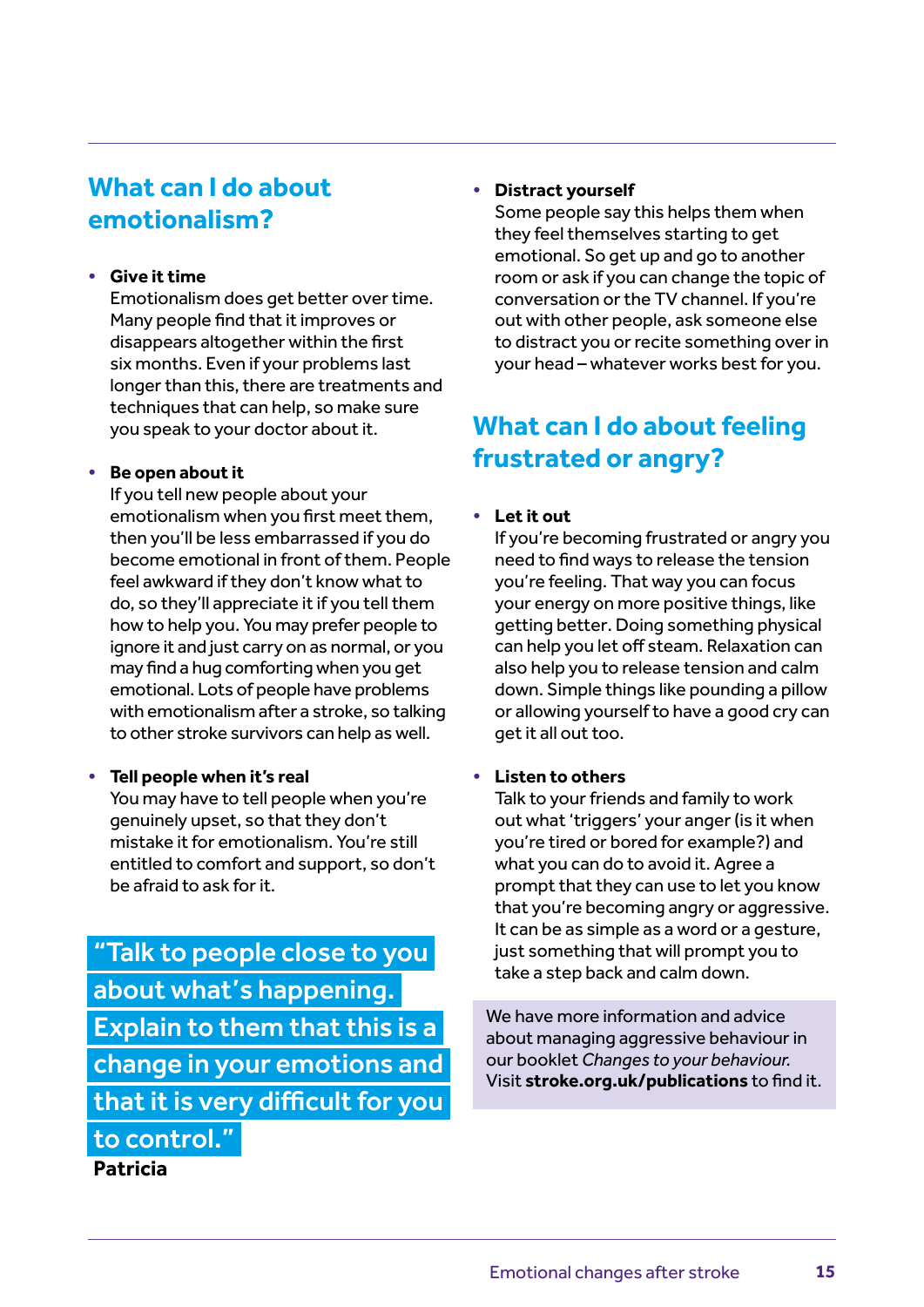<span id="page-15-3"></span><span id="page-15-0"></span>If you're concerned about any changes to your emotions, then speak to your **doctor**.

# <span id="page-15-1"></span>**How we can help**

Our **Stroke Helpline** can give you information and support on any issue you or your family may be facing after stroke. Whatever the problem, we're here to help.

We have **coordinators** in some areas of the UK, who can meet with you and your family and give you information, practical advice and emotional support. We also run **stroke groups** across the UK. Even if we don't run one in your area, we can tell you about others that do.

Or you can talk to other people affected by stroke on our online forum TalkStroke or on our Facebook page. Visit **[stroke.org.uk/talkstroke](http://www.stroke.org.uk/talkstroke)** or **[facebook.com/TheStrokeAssociation](http://www.facebook.com/thestrokeassociation)**

To find out how we can help, just get in touch: **•** call our Stroke Helpline on **0303 3033 100** 

- **•** email **[info@stroke.org.uk](mailto:info%40stroke.org.uk?subject=)**
- **•** visit **[stroke.org.uk](http://www.stroke.org.uk)**
- **•** write to us at Stroke Information Service, Life After Stroke Centre, Church Lane, Bromsgrove, Worcestershire B61 8RA.

# <span id="page-15-2"></span>**Other organisations that can help**

Below are some other organisations in the UK that may be able to help. Contact our Stroke Helpline if you'd like to know about others in your area.

The following **mental health charities** can provide information, advice and support about emotional problems.

**MIND/ MIND Cymru** (England and Wales) **Website:** [www.mind.org.uk](http://www.mind.org.uk)  **Infoline:** 0300 123 3393 (Monday-Friday, 9am-6pm) **Email:** [info@mind.org.uk](mailto:info%40mind.org.uk?subject=)

**Niamh Wellbeing (Northern Ireland Association for Mental Health) Website:** [www.niamhwellbeing.org](http://www.niamhwellbeing.org)  **Tel:** 028 9032 8474

**Scottish Association for Mental Health Website:** [www.samh.org.uk](http://www.samh.org.uk)

**Tel:** 0141 530 1000 **Email:** [enquire@samh.org.uk](mailto:enquire%40samh.org.uk?subject=)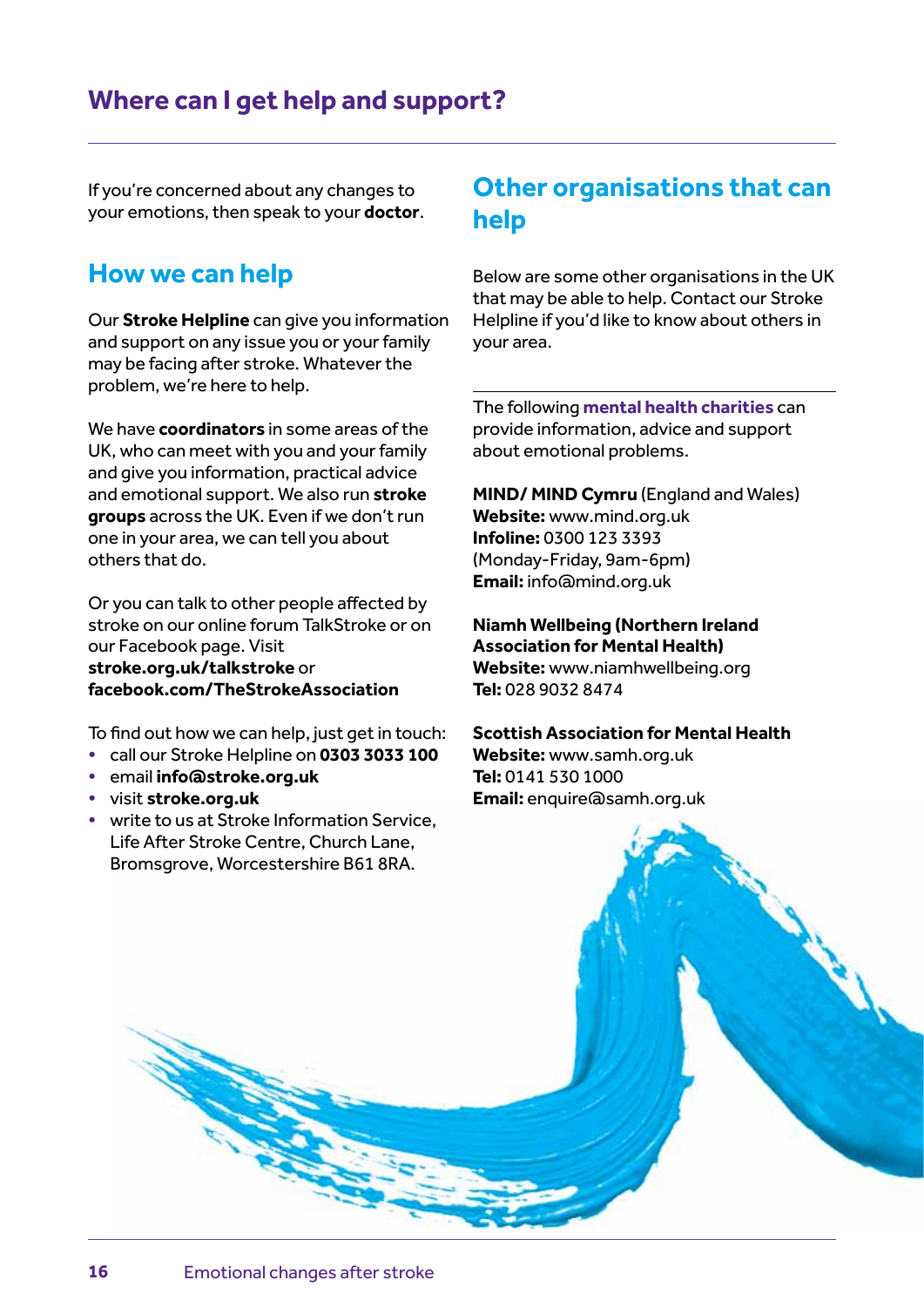<span id="page-16-0"></span>The following **NHS websites** can tell you more about specific emotional problems. NHS Choices has a 'moodzone' and NHS Inform has a 'mental health zone', which have tips to help you cope with anxiety and depression, as well as information about good mental health.

#### **NHS Choices**

(England, Wales, Northern Ireland) **Website:** www.nhs.uk **Moodzone:** [www.nhs.uk/moodzone](http://www.nhs.uk/moodzone)

**NHS Inform** (Scotland) **Website:** [www.nhsinform.co.uk](http://www.nhsinform.co.uk)  **Mental health zone:**  [www.nhsinform.co.uk/mentalhealth](http://www.nhsinform.co.uk/mentalhealth)

If you'd like to know what **counselling or talking therapy services** are available in your area, you can look them up using the following websites:

#### **NHS Choices** (England)

**Website:** [www.nhs.uk/Service-Search/](http://www.nhs.uk/Service-Search/Counselling-NHS-(IAPT)-services/LocationSearch/396) [Counselling-NHS-\(IAPT\)-services/](http://www.nhs.uk/Service-Search/Counselling-NHS-(IAPT)-services/LocationSearch/396) [LocationSearch/396](http://www.nhs.uk/Service-Search/Counselling-NHS-(IAPT)-services/LocationSearch/396)

#### **NI Direct** (Northern Ireland)

**Website:** [www.nidirect.gov.uk/index/do-it](http://www.nidirect.gov.uk/index/do-it-online/health-and-well-being-online/find-health-services-in-your-area.htm)[online/health-and-well-being-online/find](http://www.nidirect.gov.uk/index/do-it-online/health-and-well-being-online/find-health-services-in-your-area.htm)[health-services-in-your-area.htm](http://www.nidirect.gov.uk/index/do-it-online/health-and-well-being-online/find-health-services-in-your-area.htm) *Click on your local trust and follow the link to its website, where you can search for mental health services.*

#### **NHS Inform** (Scotland)

**Website:** [www.nhsinform.co.uk/Support-](http://www.nhsinform.co.uk/Support-
Services/Topic?letter=C&topic=Counselling
%20-%20for%20general%20problems)[Services/Topic?letter=C&topic=Counselling](http://www.nhsinform.co.uk/Support-
Services/Topic?letter=C&topic=Counselling
%20-%20for%20general%20problems) [%20-%20for%20general%20problems](http://www.nhsinform.co.uk/Support-
Services/Topic?letter=C&topic=Counselling
%20-%20for%20general%20problems) 

#### **NHS Direct** (Wales)

**Website:** [www.nhsdirect.wales.nhs.uk/](http://www.nhsdirect.wales.nhs.uk/localservices/searchlocalservices.aspx) [localservices/searchlocalservices.aspx](http://www.nhsdirect.wales.nhs.uk/localservices/searchlocalservices.aspx)  *Click on 'Health, Wellbeing & Support' and choose from the topics in the drop down menu.*

The **British Association for Counselling and Psychotherapy** can tell you about private talking therapy and help you find a qualified therapist.

**Website:** [www.itsgoodtotalk.org.uk](http://www.itsgoodtotalk.org.uk) **Tel:** 01455 88 33 00 (Monday–Friday, 8.45am-5pm) **Email:** [bacp@bacp.co.uk](mailto:bacp%40bacp.co.uk?subject=)

**Samaritans** offer confidential, nonjudgemental emotional support over the phone. They are open 24 hours a day, 365 days a year.

**Website:** [www.samaritans.org](http://www.samaritans.org)  **Tel:** 08457 90 90 90 **Email:** [jo@samaritans.org](mailto:jo%40samaritans.org%0D?subject=)

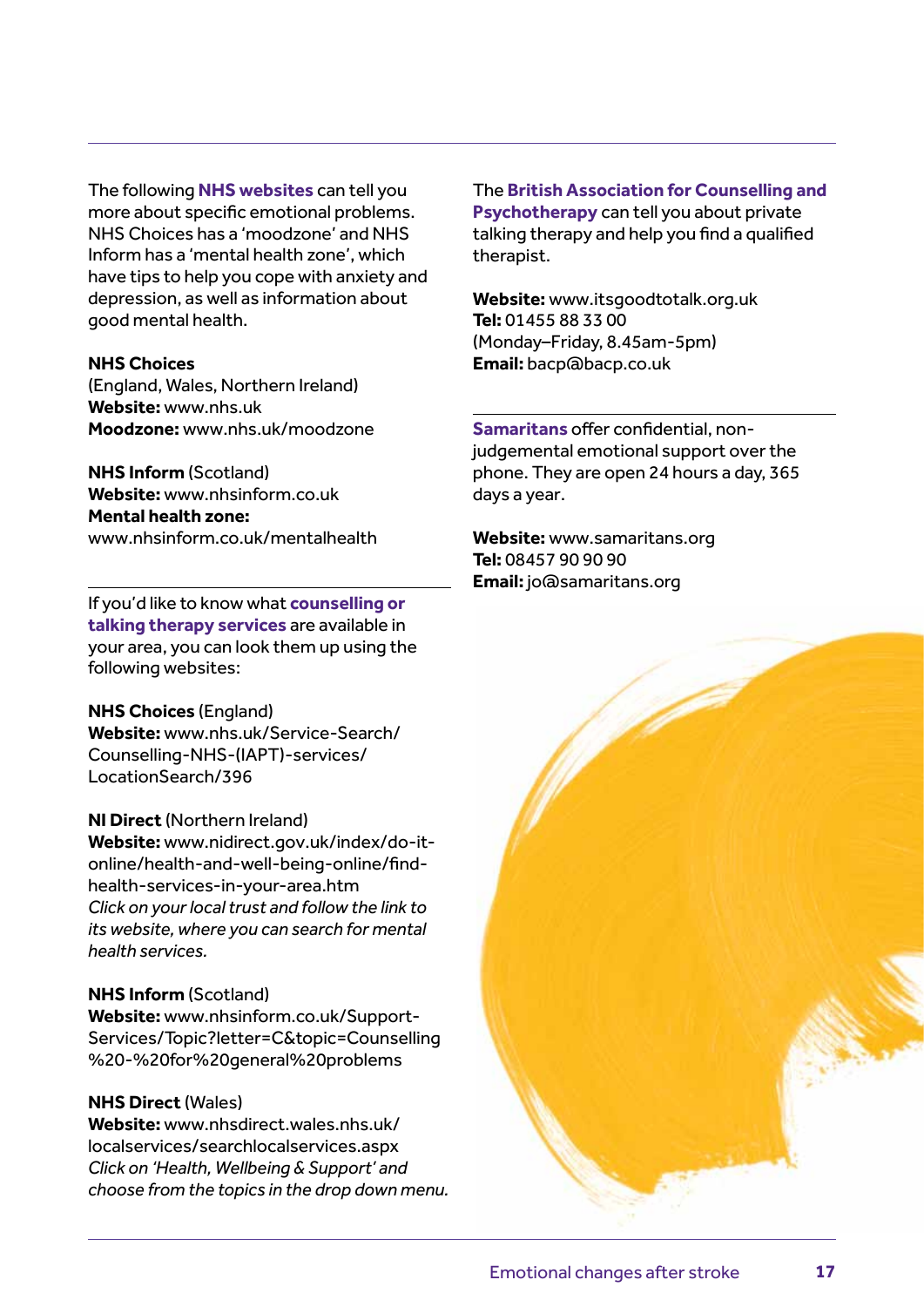# <span id="page-17-0"></span>**Tips for family and friends**



It can be difficult to know how to help someone with their emotions after a stroke. So here are some suggestions.



#### **Talk to each other**

Sometimes it's hard for people to talk about their feelings, even with someone close. So let them know that you're willing to listen and **ask them what you can do** to help. Sometimes there won't be anything you can do, which can be tough. But just being there for them and encouraging them to seek help if they need to, is often all it takes.



#### **Spend some time with them**

Coping with the effects of stroke can make people feel very lonely. So simply spending some time with your friend or family member can really help. You may not have time to visit them as often as you'd like, but **even a short phone call** will show them that you're thinking about them.



#### **Don't do everything for them**

It's normal to want to do as much as possible for someone you love, but it will be better for your friend or family member if you **help them to do things on their own**, rather than do all it for them. So encourage them to give things a go. Although they may not think they'll be able to, more often than not they'll be pleasantly surprised.



#### **Help them stay active**

Being active helps to lift our mood, so encourage your friend or family member to do whatever they can. It will help if you **do it together**. Even if they can't get up and about, there may be chair-based exercises they can do and they're likely to have exercises to practise if they're having physiotherapy.

#### **Be patient**

It takes time for things to improve, so you'll need to be patient. This isn't always easy, especially when you're coming to terms with everything that's happened as well. So make sure **you're looking after yourself** and you have someone to talk to too.

"Neil's still not the man I married but he's slowly coming back; he's becoming 'him' again."

**Ann**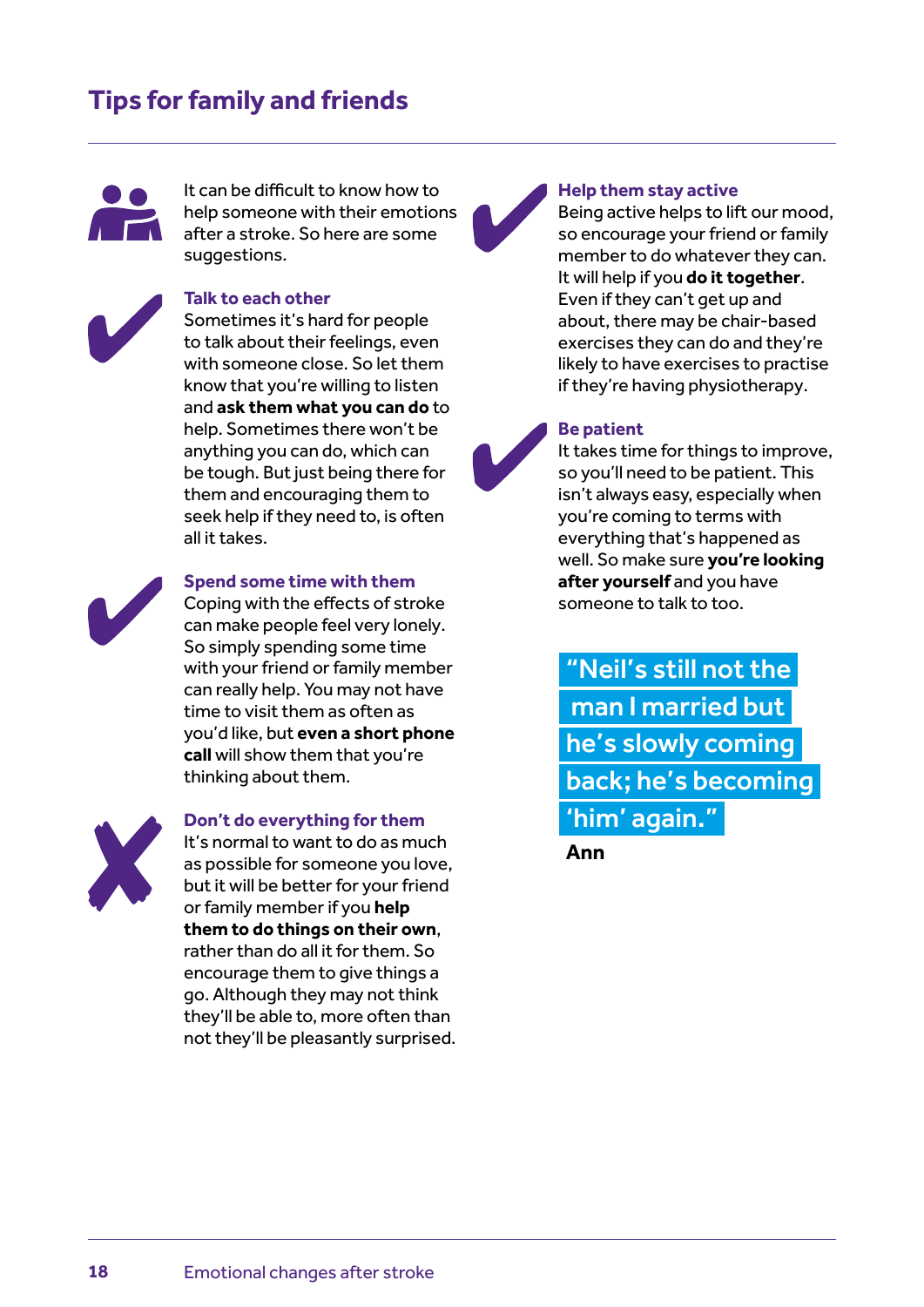## **About our information**

# **We want to provide the best information for people affected by stroke.**

That's why we ask stroke survivors and their families, as well as medical experts, to help us put our publications together.

# **How did we do?**

To tell us what you think of this guide, or to request a list of the sources we used to create it, email us at **[feedback@stroke.org.uk](mailto:feedback%40stroke.org.uk%20?subject=)**